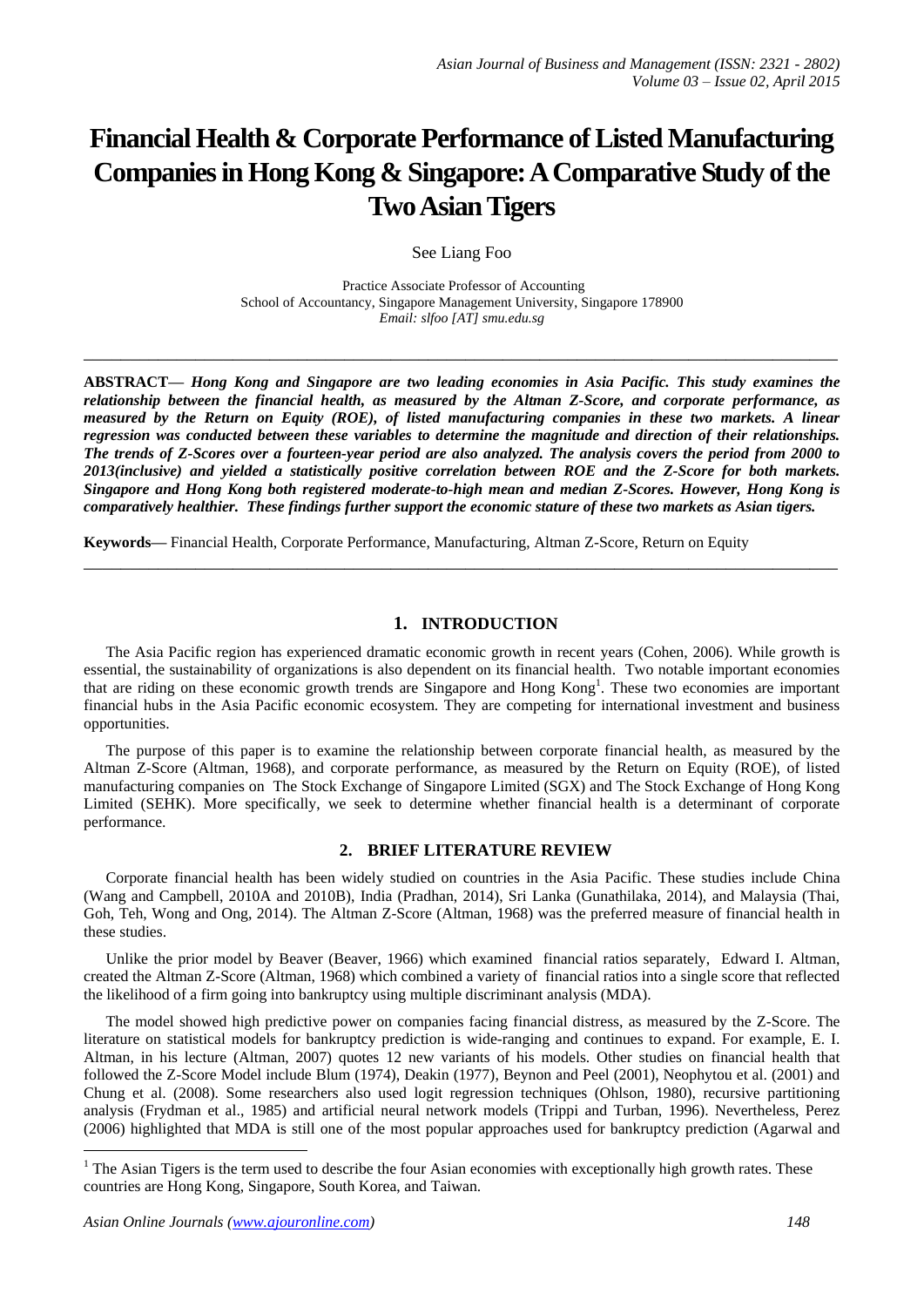#### Taffler, 2007).

Furthermore, Aziz and Dar (2006) appraised 89 studies on prediction of bankruptcy between 1968 and 2003 and found that the multi-variable models, such as the Z-Score model, were the most widely accepted. Additionally, a significant body of research (e.g. Altman and McGough, 1974; Altman, 1982; Levitan and Knoblett, 1985; Koh and Killough, 1990) supports the reliability of the Z-Score for the prediction of financial distress. Recently, Sherbo and Smith's (2013) study concluded that the Z-Score model has stood the test of time and is still highly applicable in today's business environment. In view of the above merits, this study adopts the Altman Z-Score as our measure of financial health. The formula for the model is discussed in the Methodology and Data section of this paper.

There have been numerous measures of corporate performance and profitability. However, the Return on Equity (ROE) has proven to be a consistently robust and popular measure of corporate performance (Chen (1997), Chen (2005), Damodaran (2007), Hagel et al. (2010), and Zhao (2013)). ROE is defined as the income produced on equity capital and is calculated by dividing net income by the book value of shareholder's equity (Damodaran, 2007). It is a widely used accounting measure of companies' financial performance in making investment decisions (Stowe, Robinson, Pinto & McLeavey, 2002). In view of this body of literature, we adopt ROE as our measure of corporate performance in this study.

A key comparative study done between Singapore and Hong Kong was by Meric, Lentz, Li and Meric (2014). This study examined the financial characteristics (liquidity, turnover ratios, financial leverage, profitability and growth) of manufacturing firms using multivariate analysis. They found that the profitability ratios, fixed asset turnover ratios and annual sales growth rates of Hong Kong's firms were significantly higher than those of Singapore's firms. Although it provided useful insights into these markets, this study did not explore the relationship between corporate performance with their financial health.

## **3. MOTIVATION & CONTRIBUTION**

Corporate performance is important but sound financial health is also needed to ensure sustainability. The motivation of this study is to determine whether well performing companies are financially healthy in these two markets. This study extends the work by Meric, Lents, Li and Meric (2014) on the Hong Kong and Singapore markets by providing further understanding into the financial health, as measured by the Z-Score, and corporate performance, as measured by ROE.

An important contribution is to provide empirical insights about these two markets in relation to their firms' Z-Score and ROE over a period of fourteen years, i.e. 2000 to 2013 (inclusive). This study also provides a comparison and examination of the similarities and differences between these two leading economies. We believe this comparative study would contribute to the further understanding of these two markets by key stakeholders, such as investors.

Unlike studies by Sherbo and Smith's (2013), Zhao (2013), Pradhan, (2014), and Thai, Goh, Teh, Wong and Ong (2014) which applied the Z-Score on individual market or jurisdiction, this study explores the comparative relationship between financial performance and corporate health between two leading markets in the Asia Pacific region, namely Hong Kong and Singapore.

The subprime crisis period is also captured in our analysis and allows us to examine its effect on Hong Kong and Singapore. With Asia's growing economic importance, the study hopes to serve as catalyst for similar research on other Asian economies.

# **4. RESEARCH QUESTION & HYPOTHESIS**

The research question for study is: do higher performing listed manufacturing companies (as measured by the ROE – dependent variable) in Singapore and Hong Kong also exhibit higher financial health (as measured by the Altman Z-Score the independent variable)? The Null Hypothesis is that there is no significant statistical relationship between firm performance and financial health. Whereas, the Alternative Hypothesis is that there is a significant statistical relationship between firm performance and financial health.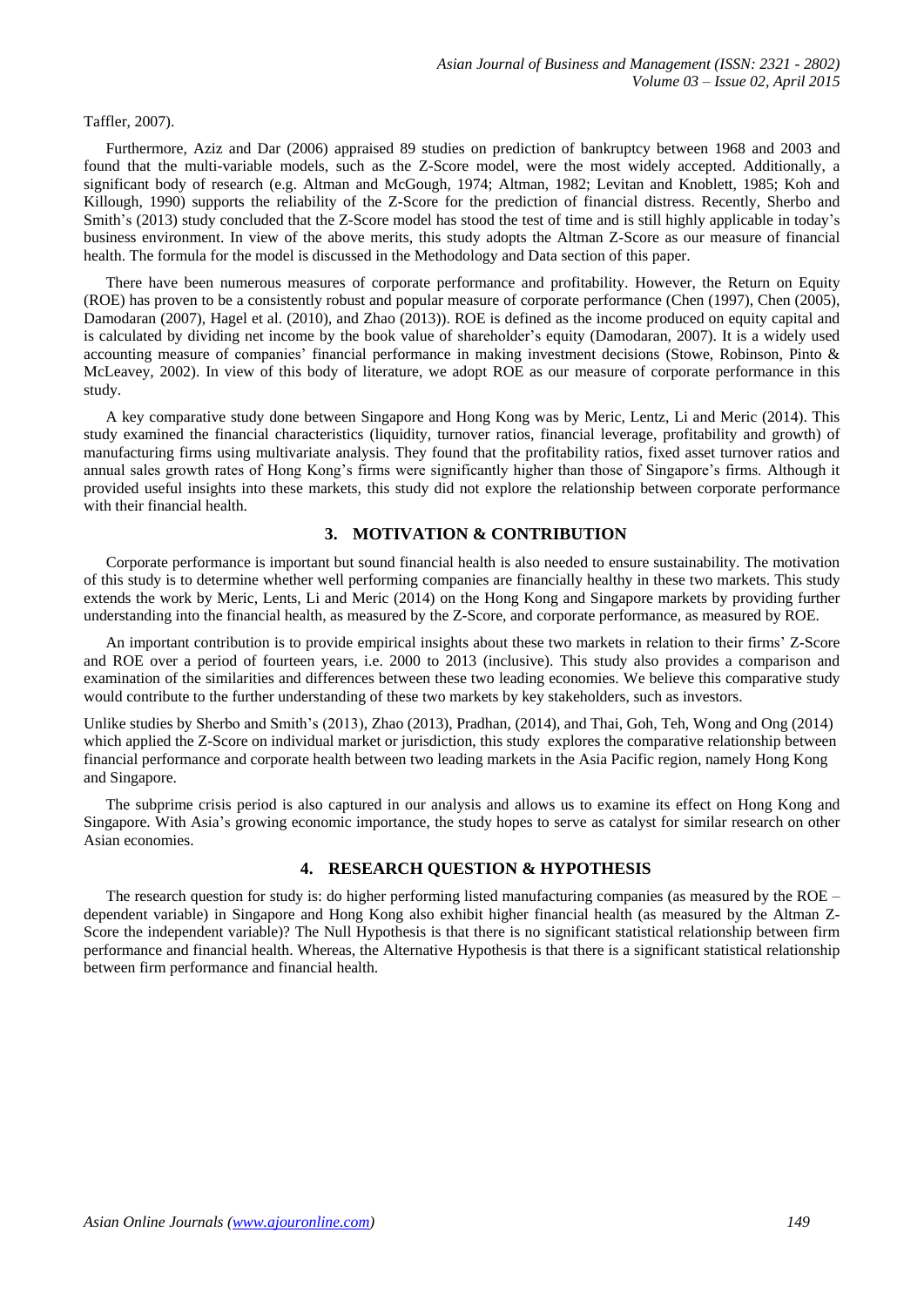## **5. METHODOLOGY & DATA**

This study adopts the widely used Altman (1968) Z-Score model (Wang and Campbell, 2010A and 2010B; Pradhan, 2014; Gunathilaka, 2014; Thai, Goh, Teh, Wong and Ong, 2014) to determine financial health. The Z-Score formula is provided in Figure 1.

| <b>Equation for Altman's Z-Score Model (1968):</b>           |  |  |  |  |  |  |  |  |
|--------------------------------------------------------------|--|--|--|--|--|--|--|--|
| $Z = 1.2X_1 + 1.4X_2 + 3.3X_3 + 0.6X_4 + 1X_5$               |  |  |  |  |  |  |  |  |
|                                                              |  |  |  |  |  |  |  |  |
| $X_1$ = Working Capital / Total Assets                       |  |  |  |  |  |  |  |  |
| $X_2$ = Retained Earnings / Total Assets                     |  |  |  |  |  |  |  |  |
| $X_3$ = Earnings Before Interest & Tax (EBIT) / Total Assets |  |  |  |  |  |  |  |  |
| $X_4$ = Market Capitalisation / Total Liabilities            |  |  |  |  |  |  |  |  |
| $X_5$ = Sales / Total Assets                                 |  |  |  |  |  |  |  |  |
|                                                              |  |  |  |  |  |  |  |  |

**Figure 1:** Equation for Altman's Z-Score Model (1968)

A linear regression was run using the relevant data with this formula:

 $Y = \beta_1 Z_1 + C$ 

Where Y is the dependent variable, which is the Return on Equity (ROE);  $\beta_1$  is the regression coefficient, which provides an indication of the direction and magnitude of the relationship;  $Z_1$  is the independent variable which is the Altman Z-Score and C is the constant.

The scope of the regression covers the period from 2000 to 2013. The financial statement data used was extracted from the Thomson Reuters DataStream database. Records of all firms listed on the two exchanges that had available error-free information were utilized in the regression analysis. Furthermore, the top and bottom 1% of the outliers were removed for the regression analysis.

## **6. DESCRIPTIVE ANALYSIS**

| <b>Singapore (SGX)</b>  |               |      |           | <b>Hong Kong (SEHK)</b> |               |             |           |  |
|-------------------------|---------------|------|-----------|-------------------------|---------------|-------------|-----------|--|
| <b>Year / Statistic</b> | <b>Median</b> | Mean | Std. Dev. | <b>Year / Statistic</b> | <b>Median</b> | <b>Mean</b> | Std. Dev. |  |
| 2000                    | 2.35          | 2.94 | 1.90      | 2000                    | 2.83          | 3.44        | 3.45      |  |
| 2001                    | 2.35          | 2.84 | 1.90      | 2001                    | 2.47          | 3.26        | 3.78      |  |
| 2002                    | 2.47          | 2.69 | 1.47      | 2002                    | 2.50          | 3.11        | 3.05      |  |
| 2003                    | 2.68          | 3.00 | 1.72      | 2003                    | 2.66          | 3.47        | 3.85      |  |
| 2004                    | 2.85          | 3.14 | 1.62      | 2004                    | 2.73          | 3.34        | 3.20      |  |
| 2005                    | 2.42          | 2.86 | 1.60      | 2005                    | 2.74          | 3.03        | 2.89      |  |
| 2006                    | 2.85          | 3.25 | 1.73      | 2006                    | 2.89          | 3.36        | 3.08      |  |
| 2007                    | 3.09          | 3.70 | 2.30      | 2007                    | 3.10          | 4.43        | 4.27      |  |
| 2008                    | 2.55          | 2.68 | 1.40      | 2008                    | 2.26          | 2.66        | 2.45      |  |
| 2009                    | 2.55          | 3.00 | 1.88      | 2009                    | 2.65          | 3.38        | 3.74      |  |
| 2010                    | 2.87          | 3.18 | 1.81      | 2010                    | 2.87          | 3.96        | 4.25      |  |
| 2011                    | 2.48          | 2.72 | 1.48      | 2011                    | 2.55          | 2.90        | 2.73      |  |
| 2012                    | 2.28          | 2.70 | 2.01      | 2012                    | 2.55          | 2.83        | 2.71      |  |
| 2013                    | 2.36          | 2.66 | 1.87      | 2013                    | 2.65          | 3.43        | 3.30      |  |

**Table 1:** Mean and Median Z-Scores - Singapore (SGX) and Hong Kong (SEHK)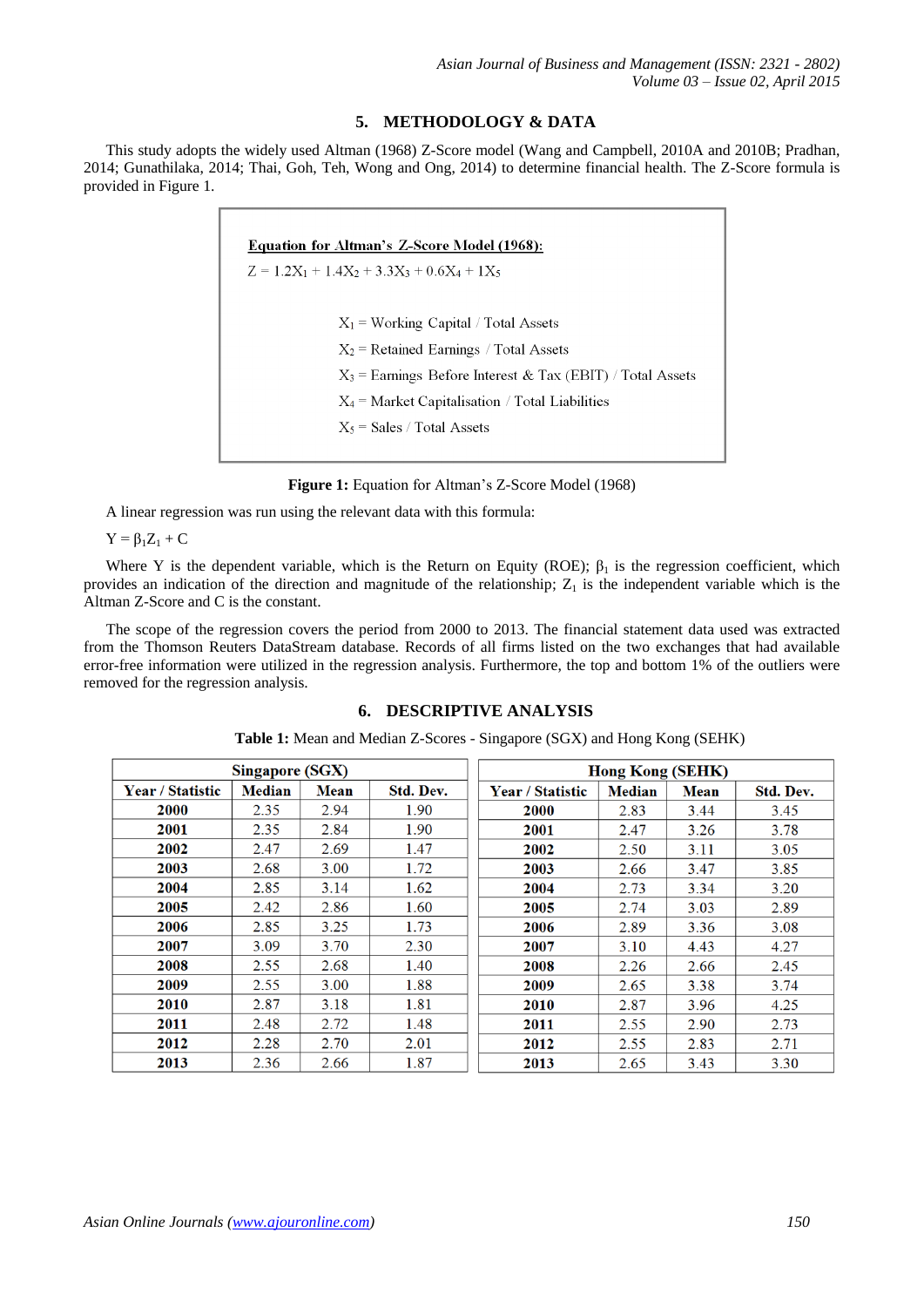

**Figure 2:** Mean and Median Z-Score Trends for Singapore (SGX) & Hong Kong (SEHK)

Table 1 presents the mean and median Z-Scores for SGX and SEHK and Figure 2 presents the trends for the fourteenyear period from 2000 to 2013. As per Altman (1968), a Z-Score that is greater than 2.99 indicates strong financial health. Whereas a Z-Score that is lower than 1.81 indicates poor financial health.

For both markets, the overall Z-Scores for their means and medians are in the moderate-to-healthy range. This indicates that they are financially healthy markets, which is also aligned with their economic standings in the Asia Pacific region. Hong Kong's mean and median Z-Scores tend to be higher than Singapore's. This might be attributable to the fact that the number and size of firms (e.g. market capitalization and total assets) in Hong Kong are relatively larger than the companies in Singapore.

For both markets, the median Z-Scores are considerably lower in magnitude than their mean Z-Scores. This could be similarly explained by the large variations in the size and number of firms. For both countries, the median as well as mean Z-Scores fell in tandem to their lowest point during the subprime crisis in 2008. They rebounded in 2009, rising to a new peak in 2010 and again fell in the period from 2010 to 2011. Subsequently, the increases from 2012 to 2013 were less profound than the increases immediately after the subprime crisis, i.e. 2008 to 2010.

Singapore's mean Z-Scores ranged between 2.66 to 3.70 and the median scores ranged between 2.28 to 3.09. This presents a medium-to-strong financial health outlook. However, in six out of fourteen years the mean Z-Scores exceeded the 2.99 benchmark.

Additionally, Hong Kong's mean Z-Scores have remained within the range of 2.66 to 4 and the median scores ranged between 2.26 to 3.10. This presents a stronger financial health outlook. In eleven out of the fourteen years, the mean Z-Scores exceeded the 2.99 benchmark.

Although the corporate health for both markets has recovered from subprime crisis, they have fallen short of their previous peak which was recorded in 2007. Perhaps, this reflects a longer recovery period arising from the severe subprime crisis. In summary, Hong Kong seems to have fared better than Singapore in relation to the median and mean Z-Scores for the period.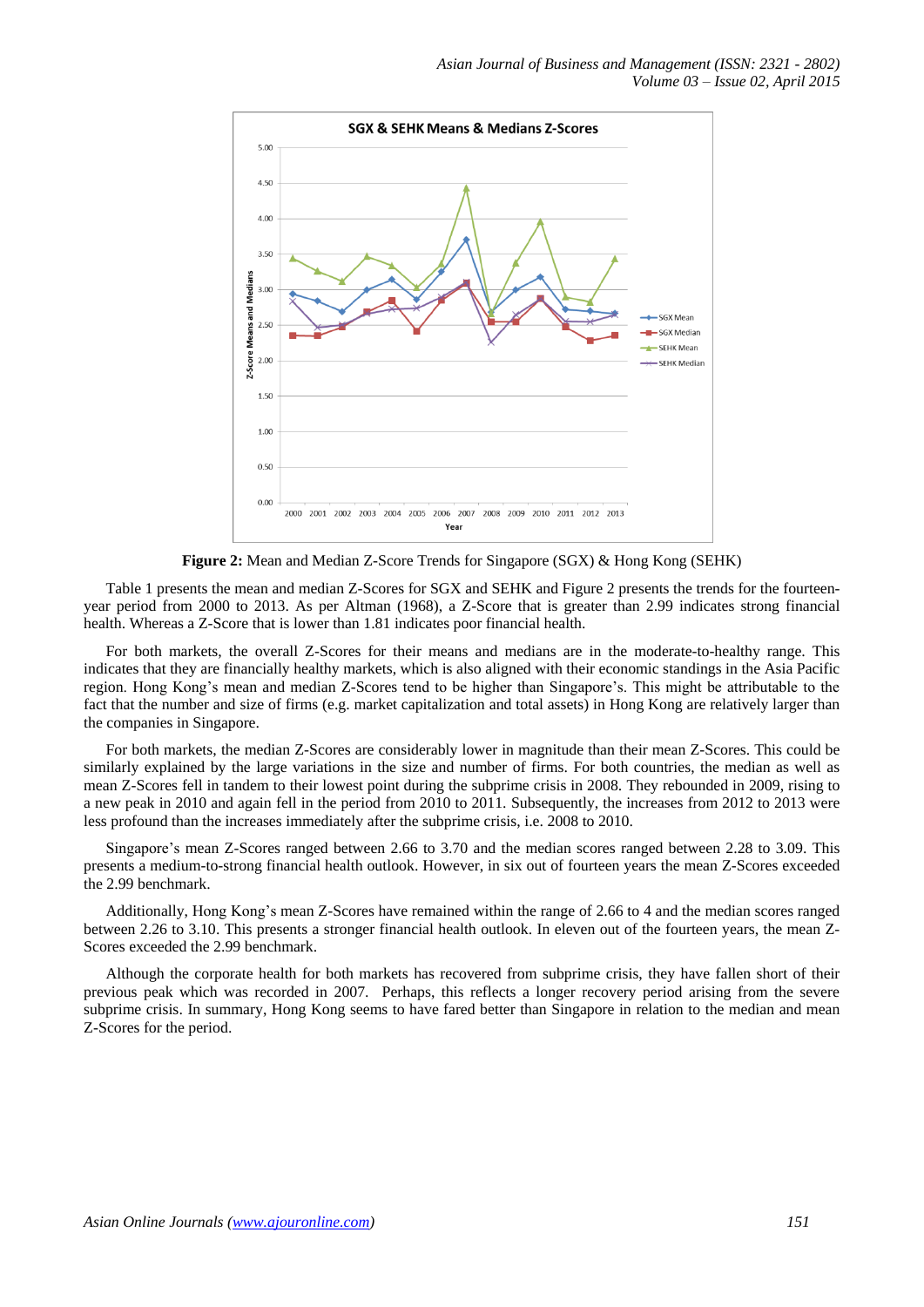## **7. RESULTS & INTERPRETATION**

**Table 2:** Statistical Regression Outputs - Singapore (SGX)  $C \cap F$ Std. Err.  $\ddot{}$  $P > |t|$ [95% Conf. Interval]  $r \cap \bigcap W$ 3.864283 .2037045 18.97  $0.000$ 3.464795 4.263771 zscorew \_cons  $-5.576235$ .7928166  $-7.03$  $0.000$  $-7.131038$  $-4.021431$ 

A total of 2,067 observations were used for the regression of firms in Singapore (see Table 2). Based on these observations, Singapore has a regression coefficient of 3.864. The standard error was close to zero, at 0.203, whilst the tstatistic was significant and positive at 18.97 and the p-value was equal to zero, supporting the reliability of the regression output. This result confirms the Alternative Hypothesis by showing a positive (direction) and significant (magnitude) relationship between ROE, the dependent variable (representing corporate performance), and Z-Score, the

#### *Hong Kong*

independent variable (representing financial health).

*Singapore*

**Table 3:** Statistical Regression Outputs - Singapore (SGX)

| roew            |                         | Coef. Std. Err.     |             | t P>ltl       | [95% Conf. Interval]  |                       |
|-----------------|-------------------------|---------------------|-------------|---------------|-----------------------|-----------------------|
| zscorew<br>cons | 1.923867<br>$-7.272446$ | .113184<br>.7523058 | 17.00 0.000 | $-9.67$ 0.000 | 1.701977<br>-8.747291 | 2.145756<br>-5.797601 |

For the Hong Kong market, a total of 5,060 observations were used for the regression analysis (see Table 3). A regression coefficient of 1.924 was obtained. The standard error deviation was also close to zero, at 0.113, whilst the tstatistic was significant and positive at 17.00 and the p-value was equal to zero, supporting the reliability of the regression output. This result also confirms the Alternative Hypothesis by showing a positive (direction) and significant (magnitude) relationship between ROE, the dependent variable (representing corporate performance), and Z-Score, the independent variable (representing financial health).

On the whole, this results show that there is indeed a statistically significant positive relationship between firm performance and financial health in both stock exchanges. Singapore's regression coefficient is far greater, and close to double that of Hong Kong's. This could be attributable to the relatively larger number and size of firms in Hong Kong as opposed to Singapore. These strong positive and significant relationships between corporate performance and financial health may be construed as a positive signal for business stakeholders such as investors in these markets.

## **8. LIMITATIONS**

A limitation of this study is that it focuses on listed manufacturing corporations in Hong Kong and Singapore and not on other industries. This is because we would like to align our approach with the original Altman (1968) Z-Score Model. The focus of this paper is to explore the relationships of financial health and corporate performance in the specific contexts of Singapore and Hong Kong.

## **9. FUTURE RESEARCH**

For future research, the proposed methodology can be applied to analyze the relationship between financial health and corporate performance in other markets across Asia and beyond. Other industries can be included to enhance the breadth and depth of the study. Furthermore, other variables can also be examined, and their relationships analyzed.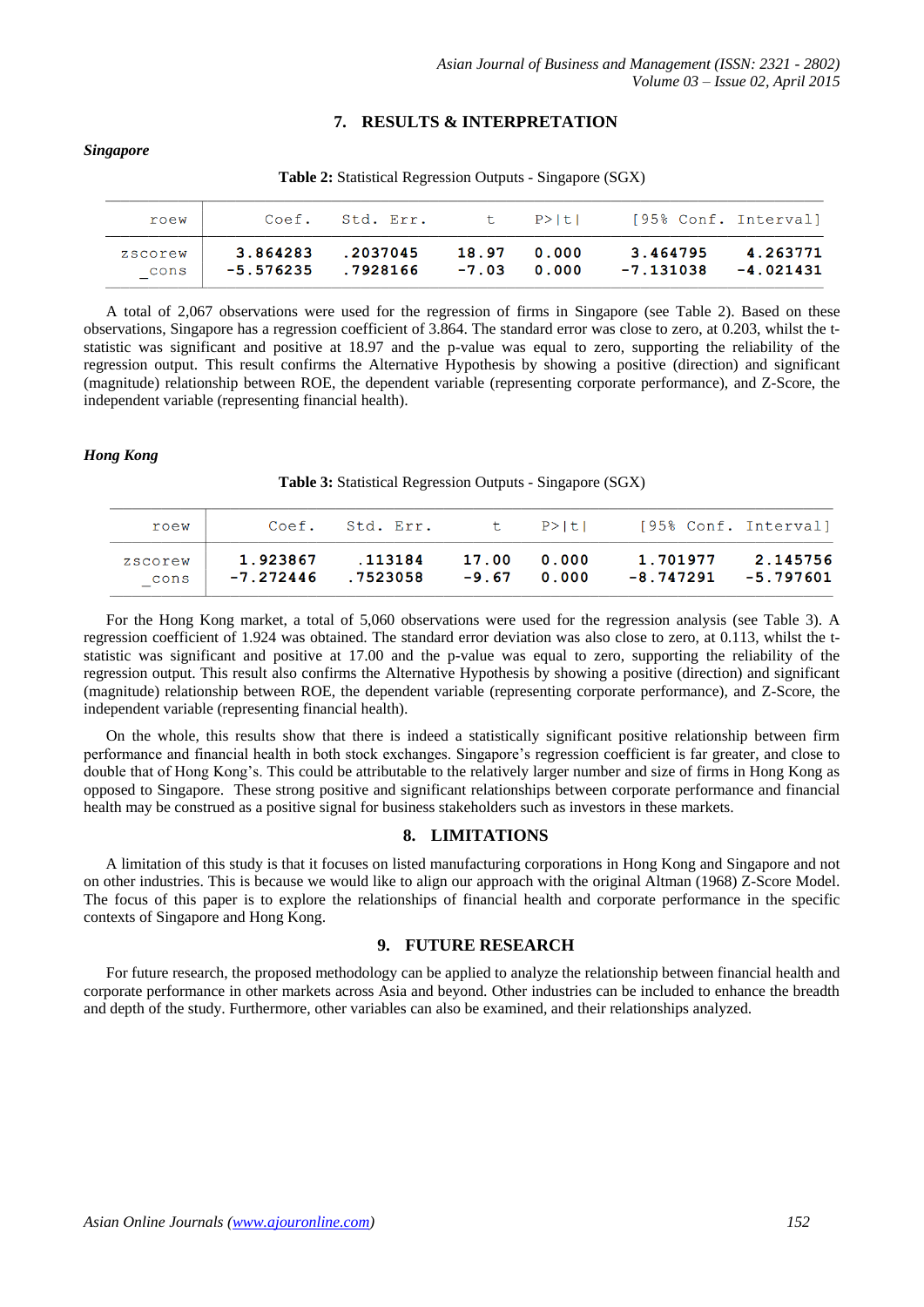#### **10. CONCLUSION**

We set out to explore and analyze the relationship between financial health, as measured by the Altman (1968) Z-Score, and firm performance, as measured by Return on Equity (ROE) ratios, of manufacturing companies listed on SEHK and SGX. We found that there was a statistically significant and positive relationship between Return on Equity (ROE) and Altman Z-Scores in both markets. These relationships may be construed as a positive assurance for stakeholders such as investors in these markets. Comparatively, SGX had a much higher regression coefficient than SEHK. This could be inferred as an indicator of the varying and distinct natures of the companies listed on these stock exchanges. Furthermore, in our descriptive analysis, we observed moderately strong mean and median Z-Scores in both markets and they exhibited similar Z-Scores trends over the period.

## **11. ACKNOWLEDGEMENT**

We acknowledge the funding support by the Sim Kee Boon Institute for Financial Economics at the Singapore Management University and the contribution of Mr. Shaakalya Pathak in the data collection and analysis for this study.

## **12. REFERENCES**

- [1] Agarwal, V., & Taffler, R. J. "Twenty-five years of the Taffler Z-Score model: Does it really have predictive ability?", Accounting and Business Research, vol. 37, no. 4, pp285-300, 2007.
- [2] Altman, E. I., "Financial Ratios, Discriminant Analysis and The Prediction of Corporate Bankruptcy", The Journal of Finance, vol. 23, no. 4, pp589-609, 1968.
- [3] Altman, E. I., "Accounting implications of failure prediction models", The Journal of Accountancy, vol. 6, no. 1, pp4-19, 1982.
- [4] Altman, E. I., "Revisiting credit scoring models in a Basel 2 environment", Lecture at National Taiwan University. 2007. Available: www.fin.ntu.edu.tw/~hwangdar/94emba19.ppt,
- [5] Altman, E. I., & McGough, "T. P. Evaluation of a company as a going-concern", The Journal of Accountancy, vol. 143, pp50-57, 1974.
- [6] Aziz, M. A., & Dar, H. A. "Predicting corporate bankruptcy: where we stand?", Corporate Governance, vol. 6, no. 1, pp18-33, 2006.
- [7] Beaver, W. H., "Financial ratios as predictors of failure", Journal of Accounting Research, vol. 4, pp71 111, 1966.
- [8] Beynon, M. J., & Peel, M. J., "Variable precision rough set theory and data discretisation: An application to corporate failure prediction", Omega, vol. 29, pp561-576, 2001.
- [9] Blum, M. P., "Failing company discriminant analysis", Journal of Accounting Research, vol. 12, no. 1, pp1-25, 1974.
- [10] Calandro Jr, J., "Considering the utility of Altman's Z-Score as a strategic assessment and performance management tool", Strategy & Leadership, vol. 35, no. 5, pp37-43, 2007.
- [11]Chen, M. C., Cheng, S. J., & Hwang, Y. "An empirical investigation of the relationship between intellectual capital and firms' market value and financial performance", Journal of Intellectual Capital, vol. 6, no. 2, pp159-176, 2005.
- [12]Chen, S., & Dodd, J. L., "Economic Value Added (EVA): An Empirical Examination of a New Corporate Performance Measure", Journal of Managerial Issues, vol. 9, no. 3, pp318-333, 1997.
- [13]Chung, K. C., Tan, S. S., & Holdsworth, D. K., "Insolvency prediction model using multivariate discriminant analysis and artificial neural network for the finance industry in New Zealand", International Journal of Business and Management, vol. 3, no. 1, pp19-29, 2008.
- [14]Cohen, B., "Urbanization in developing countries: Current trends, future projections, and key challenges for sustainability", Technology in Society, vol. 28, pp69, 2006.
- [15]Damodaran, A., "Return on Capital (ROC), Return on Invested Capital (ROIC) and Return on Equity (ROE): Measurement and Implications", Stern School of Business. Available: http://people.stern.nyu.edu/adamodar/pdfiles/papers/returnmeasures.pdf, pp11, 2007.
- [16]Deakin, E. B., "Business failure prediction: An empirical analysis", In E. Altman, & A. Sametz (Eds.), "Financial crises: Institutions and markets in a fragile environment", New York: John Wiley, pp28, 1977.
- [17]Frydman, H. E., Altman, E. I., & Kao, D. G., "Introducing Recursive Partitioning for Financial Classification: The Case of Financial Distress", Journal of Finance, vol. 40, no. 1, pp269-291, 1985.
- [18]Gunathilaka, C., "Financial Distress Prediction: A Comparative Study of Solvency Test and Z-Score Models with Reference to Sri Lanka", The IUP Journal of Financial Risk Management, vol. 11, no. 3, pp39-51, 2014.
- [19]Hagel, J., & D, J., "The Best Way to Measure Company Performance HBR", Available: https://hbr.org/2010/03/the-best-way-to-measure-compan.html, 2010.
- [20] Koh, H. C., & Killough, L. N., "The use of multiple discriminant analysis in the assessment of the going concern status of an audit client", Journal of Business Finance & Accounting, vol. 17, no. 2, pp179-192, 1990.
- [21]Levitan, A. S., & Knoblett, J. A., "Indicators of exceptions to the going concern assumption", Auditing: A Journal of Practice and Theory (Fall), pp26-39, 1985.